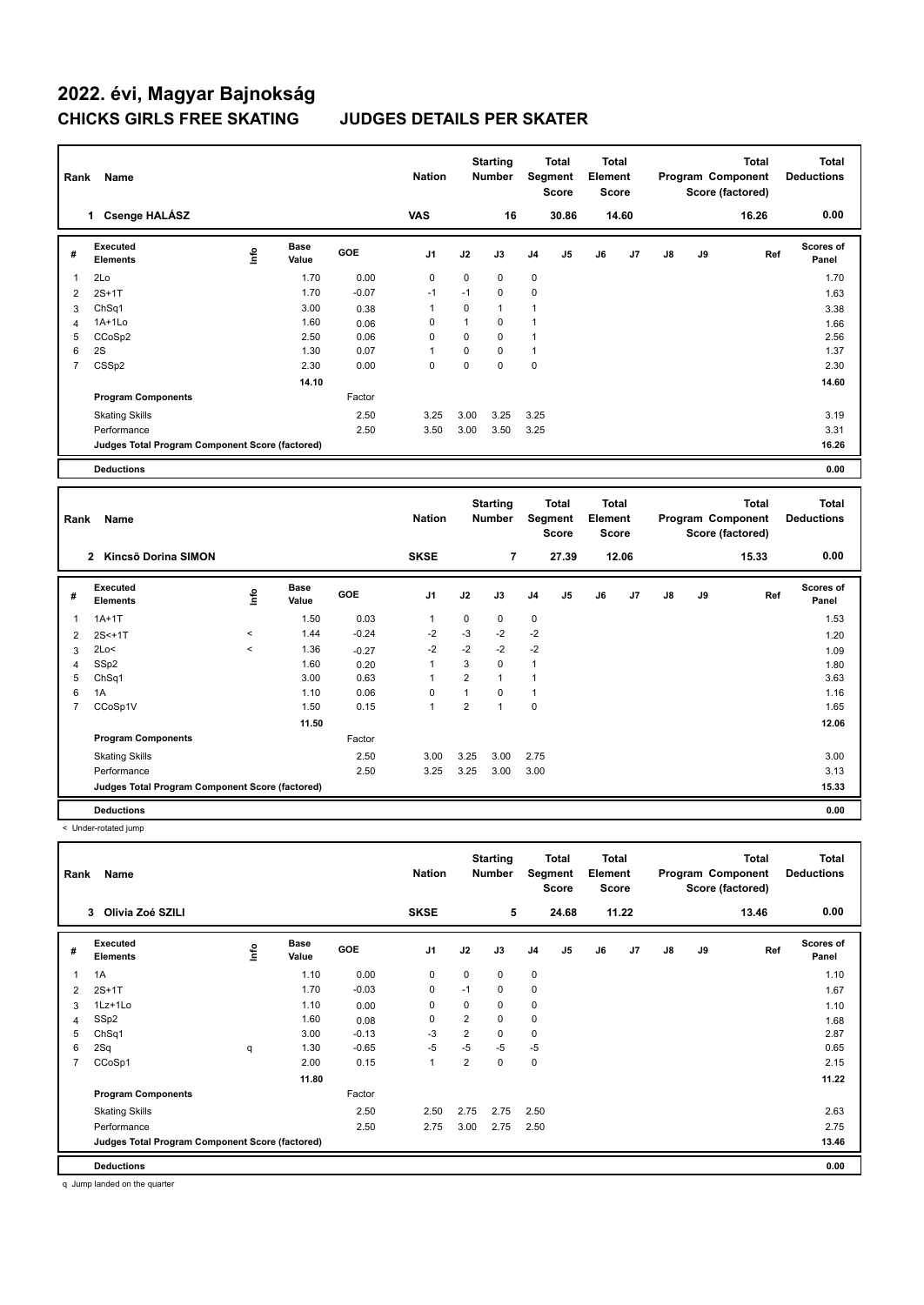| Rank           | Name                                            |            | <b>Nation</b>        |            | <b>Starting</b><br><b>Number</b> | Segment     | Total<br><b>Score</b> | <b>Total</b><br>Element<br><b>Score</b> |       |    |                | <b>Total</b><br>Program Component<br>Score (factored) | <b>Total</b><br><b>Deductions</b> |       |                           |
|----------------|-------------------------------------------------|------------|----------------------|------------|----------------------------------|-------------|-----------------------|-----------------------------------------|-------|----|----------------|-------------------------------------------------------|-----------------------------------|-------|---------------------------|
|                | 4 Szofia KOCZKA                                 |            |                      |            | <b>VAS</b>                       |             | 11                    |                                         | 23.31 |    | 10.23          |                                                       |                                   | 14.08 | $-1.00$                   |
| #              | Executed<br><b>Elements</b>                     | <b>Lin</b> | <b>Base</b><br>Value | <b>GOE</b> | J <sub>1</sub>                   | J2          | J3                    | J <sub>4</sub>                          | J5    | J6 | J <sub>7</sub> | $\mathsf{J}8$                                         | J9                                | Ref   | <b>Scores of</b><br>Panel |
| 1              | 1A                                              |            | 1.10                 | 0.00       | $\mathbf 0$                      | $\mathbf 0$ | 0                     | $\mathbf 0$                             |       |    |                |                                                       |                                   |       | 1.10                      |
| 2              | $1A+1Lo$                                        |            | 1.60                 | 0.00       | $\mathbf 0$                      | 0           | 0                     | $\mathbf 0$                             |       |    |                |                                                       |                                   |       | 1.60                      |
| 3              | 2S                                              |            | 1.30                 | $-0.65$    | $-5$                             | $-5$        | $-5$                  | $-5$                                    |       |    |                |                                                       |                                   |       | 0.65                      |
| 4              | SSp2                                            |            | 1.60                 | $-0.16$    | $-2$                             | $-1$        | $-1$                  | $\mathbf 0$                             |       |    |                |                                                       |                                   |       | 1.44                      |
| 5              | 2S<<                                            | <<         | 0.40                 | $-0.20$    | $-5$                             | $-5$        | $-5$                  | $-5$                                    |       |    |                |                                                       |                                   |       | 0.20                      |
| 6              | ChSq1                                           |            | 3.00                 | 0.50       | $\mathbf 1$                      | 1           | 1                     | $\mathbf{1}$                            |       |    |                |                                                       |                                   |       | 3.50                      |
| $\overline{7}$ | CCoSpB                                          |            | 1.70                 | 0.04       | $\mathbf 0$                      | 1           | $\Omega$              | $\mathbf 0$                             |       |    |                |                                                       |                                   |       | 1.74                      |
|                |                                                 |            | 10.70                |            |                                  |             |                       |                                         |       |    |                |                                                       |                                   |       | 10.23                     |
|                | <b>Program Components</b>                       |            |                      | Factor     |                                  |             |                       |                                         |       |    |                |                                                       |                                   |       |                           |
|                | <b>Skating Skills</b>                           |            |                      | 2.50       | 2.75                             | 2.75        | 2.75                  | 2.50                                    |       |    |                |                                                       |                                   |       | 2.69                      |
|                | Performance                                     |            |                      | 2.50       | 3.00                             | 2.75        | 3.00                  | 3.00                                    |       |    |                |                                                       |                                   |       | 2.94                      |
|                | Judges Total Program Component Score (factored) |            |                      |            |                                  |             |                       |                                         |       |    |                |                                                       |                                   |       | 14.08                     |
|                | <b>Deductions</b>                               |            | Falls:               | $-1.00$    |                                  |             |                       |                                         |       |    |                |                                                       |                                   |       | $-1.00$                   |

<< Downgraded jump

| Rank           | Name                                            |         |                      |         | <b>Nation</b>  |      | <b>Starting</b><br><b>Number</b> |                | <b>Total</b><br>Segment<br><b>Score</b> | <b>Total</b><br>Element<br><b>Score</b> |      |               |    | Total<br>Program Component<br>Score (factored) | <b>Total</b><br><b>Deductions</b> |
|----------------|-------------------------------------------------|---------|----------------------|---------|----------------|------|----------------------------------|----------------|-----------------------------------------|-----------------------------------------|------|---------------|----|------------------------------------------------|-----------------------------------|
|                | 5<br>Julianna REPKA                             |         |                      |         | <b>MJV</b>     |      | $\mathbf{2}$                     |                | 19.84                                   |                                         | 8.73 |               |    | 11.11                                          | 0.00                              |
| #              | Executed<br><b>Elements</b>                     | ١mfo    | <b>Base</b><br>Value | GOE     | J <sub>1</sub> | J2   | J3                               | J <sub>4</sub> | J <sub>5</sub>                          | J6                                      | J7   | $\mathsf{J}8$ | J9 | Ref                                            | Scores of<br>Panel                |
| 1              | 1Lz                                             |         | 0.60                 | 0.00    | 0              | 0    | 0                                | $\mathbf 0$    |                                         |                                         |      |               |    |                                                | 0.60                              |
| 2              | ChSq1                                           |         | 3.00                 | 0.00    | 0              | 0    | 0                                | $\mathbf 0$    |                                         |                                         |      |               |    |                                                | 3.00                              |
| 3              | 1A                                              |         | 1.10                 | $-0.08$ | $-1$           | $-1$ | 0                                | $-1$           |                                         |                                         |      |               |    |                                                | 1.02                              |
| 4              | CCoSp2                                          |         | 2.50                 | 0.06    | 0              | 1    | 0                                | 0              |                                         |                                         |      |               |    |                                                | 2.56                              |
| 5              | $1F+1Lo$                                        |         | 1.00                 | 0.00    | 0              | 0    | 0                                | $\mathbf 0$    |                                         |                                         |      |               |    |                                                | 1.00                              |
| 6              | 1A+SEQ+1T*                                      | $\star$ | 0.88                 | $-0.33$ | $-3$           | $-3$ | $-3$                             | $-3$           |                                         |                                         |      |               |    |                                                | 0.55                              |
| $\overline{7}$ | CSp                                             |         | 0.00                 | 0.00    |                |      |                                  | ۰              |                                         |                                         |      |               |    |                                                | 0.00                              |
|                |                                                 |         | 9.08                 |         |                |      |                                  |                |                                         |                                         |      |               |    |                                                | 8.73                              |
|                | <b>Program Components</b>                       |         |                      | Factor  |                |      |                                  |                |                                         |                                         |      |               |    |                                                |                                   |
|                | <b>Skating Skills</b>                           |         |                      | 2.50    | 2.25           | 2.25 | 2.25                             | 2.00           |                                         |                                         |      |               |    |                                                | 2.19                              |
|                | Performance                                     |         |                      | 2.50    | 2.25           | 2.25 | 2.50                             | 2.00           |                                         |                                         |      |               |    |                                                | 2.25                              |
|                | Judges Total Program Component Score (factored) |         |                      |         |                |      |                                  |                |                                         |                                         |      |               |    |                                                | 11.11                             |
|                | <b>Deductions</b>                               |         |                      |         |                |      |                                  |                |                                         |                                         |      |               |    |                                                | 0.00                              |

\* Invalid element

| Rank           | Name                                            |    | <b>Nation</b>        |            | <b>Starting</b><br><b>Number</b> |      | Total<br>Segment<br><b>Score</b> | Total<br>Element<br><b>Score</b> |       |    |      | <b>Total</b><br>Program Component<br>Score (factored) | <b>Total</b><br><b>Deductions</b> |       |                           |
|----------------|-------------------------------------------------|----|----------------------|------------|----------------------------------|------|----------------------------------|----------------------------------|-------|----|------|-------------------------------------------------------|-----------------------------------|-------|---------------------------|
|                | 6 Lívia KILIÁN                                  |    |                      |            | <b>VAS</b>                       |      | 12                               |                                  | 19.46 |    | 7.41 |                                                       |                                   | 12.05 | 0.00                      |
| #              | Executed<br><b>Elements</b>                     | ۴  | <b>Base</b><br>Value | <b>GOE</b> | J <sub>1</sub>                   | J2   | J3                               | J <sub>4</sub>                   | J5    | J6 | J7   | $\mathsf{J}8$                                         | J9                                | Ref   | <b>Scores of</b><br>Panel |
|                | $1A+1T$                                         |    | 1.50                 | $-0.25$    | $-2$                             | $-3$ | $-2$                             | $-2$                             |       |    |      |                                                       |                                   |       | 1.25                      |
| 2              | 2S<<                                            | << | 0.40                 | $-0.16$    | $-4$                             | $-3$ | $-4$                             | $-5$                             |       |    |      |                                                       |                                   |       | 0.24                      |
| 3              | 1A                                              |    | 1.10                 | $-0.17$    | $-2$                             | $-2$ | $-1$                             | $-1$                             |       |    |      |                                                       |                                   |       | 0.93                      |
| 4              | CCoSpBV                                         |    | 1.28                 | 0.00       | 0                                | 0    | 0                                | 0                                |       |    |      |                                                       |                                   |       | 1.28                      |
| 5              | 1Lze+1Lo                                        | e  | 0.98                 | $-0.14$    | $-2$                             | $-3$ | $-3$                             | $-3$                             |       |    |      |                                                       |                                   |       | 0.84                      |
| 6              | ChSq1                                           |    | 3.00                 | $-0.13$    | $-1$                             | 0    | 0                                | $\pmb{0}$                        |       |    |      |                                                       |                                   |       | 2.87                      |
| $\overline{7}$ | CSSp                                            |    | 0.00                 | 0.00       | ٠                                |      |                                  | ٠                                |       |    |      |                                                       |                                   |       | 0.00                      |
|                |                                                 |    | 8.26                 |            |                                  |      |                                  |                                  |       |    |      |                                                       |                                   |       | 7.41                      |
|                | <b>Program Components</b>                       |    |                      | Factor     |                                  |      |                                  |                                  |       |    |      |                                                       |                                   |       |                           |
|                | <b>Skating Skills</b>                           |    |                      | 2.50       | 2.25                             | 2.50 | 2.50                             | 2.25                             |       |    |      |                                                       |                                   |       | 2.38                      |
|                | Performance                                     |    |                      | 2.50       | 2.25                             | 2.50 | 2.50                             | 2.50                             |       |    |      |                                                       |                                   |       | 2.44                      |
|                | Judges Total Program Component Score (factored) |    |                      |            |                                  |      |                                  |                                  |       |    |      |                                                       |                                   |       | 12.05                     |
|                | <b>Deductions</b>                               |    |                      |            |                                  |      |                                  |                                  |       |    |      |                                                       |                                   |       | 0.00                      |

<< Downgraded jump e Wrong edge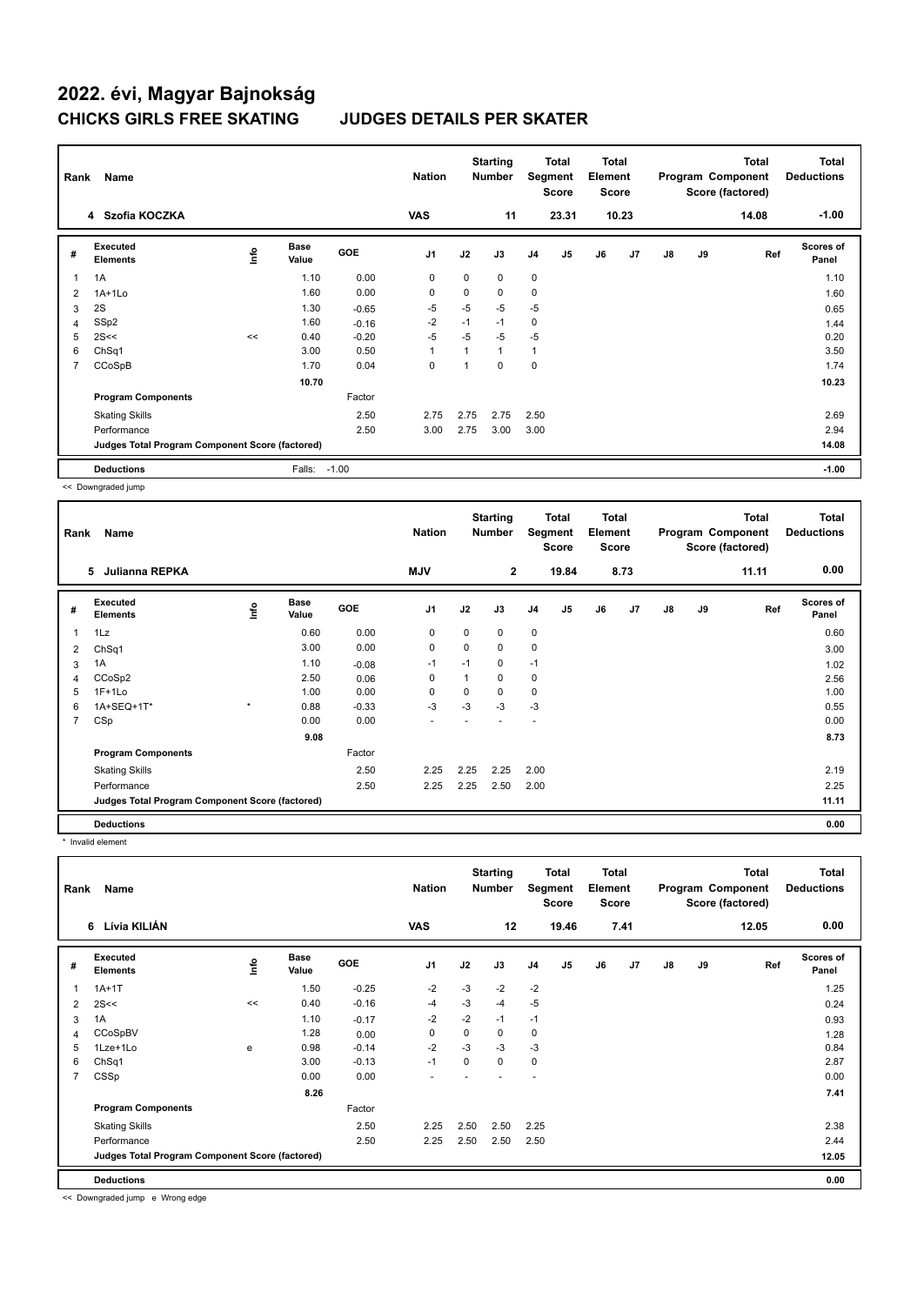| Rank           | Name                                            |      |                      |         | <b>Nation</b>  |             | <b>Starting</b><br><b>Number</b> |             | Total<br>Segment<br><b>Score</b>        | <b>Total</b><br>Element | <b>Score</b> |    |    | <b>Total</b><br>Program Component<br>Score (factored) |     | <b>Total</b><br><b>Deductions</b> |
|----------------|-------------------------------------------------|------|----------------------|---------|----------------|-------------|----------------------------------|-------------|-----------------------------------------|-------------------------|--------------|----|----|-------------------------------------------------------|-----|-----------------------------------|
|                | 7 Nóra Rege KÉSMÁRKY                            |      |                      |         | <b>DVTK</b>    |             | 8                                |             | 19.41                                   |                         | 7.68         |    |    | 11.73                                                 |     | 0.00                              |
| #              | <b>Executed</b><br><b>Elements</b>              | ١rfo | <b>Base</b><br>Value | GOE     | J <sub>1</sub> | J2          | J3                               | J4          | J5                                      | J6                      | J7           | J8 | J9 |                                                       | Ref | Scores of<br>Panel                |
| 1              | $1A+1Lo$                                        |      | 1.60                 | $-0.06$ | $-1$           | 0           | $\mathbf 0$                      | $-1$        |                                         |                         |              |    |    |                                                       |     | 1.54                              |
| $\overline{2}$ | 2S                                              |      | 1.30                 | $-0.10$ | $-1$           | $-1$        | $\mathbf 0$                      | $-1$        |                                         |                         |              |    |    |                                                       |     | 1.20                              |
| 3              | ChSq                                            |      | 0.00                 | 0.00    | ä,             | ä,          | ä,                               | $\sim$      |                                         |                         |              |    |    |                                                       |     | 0.00                              |
| $\overline{4}$ | CCoSp1V                                         |      | 1.50                 | 0.04    | 0              | 1           | $\mathbf 0$                      | 0           |                                         |                         |              |    |    |                                                       |     | 1.54                              |
| 5              | 1A                                              |      | 1.10                 | 0.00    | 0              | $\mathbf 0$ | $\mathbf 0$                      | $\mathbf 0$ |                                         |                         |              |    |    |                                                       |     | 1.10                              |
| 6              | $1F+1Lo$                                        |      | 1.00                 | 0.00    | 0              | 0           | $\mathbf 0$                      | 0           |                                         |                         |              |    |    |                                                       |     | 1.00                              |
| $\overline{7}$ | SSp1                                            |      | 1.30                 | 0.00    | $\Omega$       | 0           | $\Omega$                         | $\mathbf 0$ |                                         |                         |              |    |    |                                                       |     | 1.30                              |
|                |                                                 |      | 7.80                 |         |                |             |                                  |             |                                         |                         |              |    |    |                                                       |     | 7.68                              |
|                | <b>Program Components</b>                       |      |                      | Factor  |                |             |                                  |             |                                         |                         |              |    |    |                                                       |     |                                   |
|                | <b>Skating Skills</b>                           |      |                      | 2.50    | 2.25           | 2.50        | 2.50                             | 2.25        |                                         |                         |              |    |    |                                                       |     | 2.38                              |
|                | Performance                                     |      |                      | 2.50    | 2.00           | 2.25        | 2.50                             | 2.50        |                                         |                         |              |    |    |                                                       |     | 2.31                              |
|                | Judges Total Program Component Score (factored) |      |                      |         |                |             |                                  |             |                                         |                         |              |    |    |                                                       |     | 11.73                             |
|                | <b>Deductions</b>                               |      |                      |         |                |             |                                  |             |                                         |                         |              |    |    |                                                       |     | 0.00                              |
|                |                                                 |      |                      |         |                |             |                                  |             |                                         |                         |              |    |    |                                                       |     |                                   |
|                |                                                 |      |                      |         |                |             |                                  |             |                                         |                         |              |    |    |                                                       |     |                                   |
| Rank           | Name                                            |      |                      |         | <b>Nation</b>  |             | <b>Starting</b><br>Number        |             | <b>Total</b><br>Segment<br><b>Score</b> | <b>Total</b><br>Element | <b>Score</b> |    |    | <b>Total</b><br>Program Component<br>Score (factored) |     | <b>Total</b><br><b>Deductions</b> |
|                | 8 Léna OSOSZ                                    |      |                      |         | <b>MJV</b>     |             | 1                                |             | 19.02                                   |                         | 7.44         |    |    | 11.58                                                 |     | 0.00                              |
| #              | <b>Executed</b><br><b>Elements</b>              | ١nf٥ | <b>Base</b><br>Value | GOE     | J <sub>1</sub> | J2          | J3                               | J4          | J5                                      | J6                      | J7           | J8 | J9 |                                                       | Ref | <b>Scores of</b><br>Panel         |
| 1              | $1F+1Lo$                                        |      | 1.00                 | 0.00    | 0              | 0           | $\mathbf 0$                      | 0           |                                         |                         |              |    |    |                                                       |     | 1.00                              |
| $\overline{2}$ | $1A+1Lo$                                        |      | 1.60                 | $-0.19$ | $-3$           | $-1$        | $-1$                             | $-2$        |                                         |                         |              |    |    |                                                       |     | 1.41                              |
| 3              | 1F+1A*+REP                                      |      | 0.35                 | $-0.11$ | $-2$           | $-3$        | $-2$                             | $-2$        |                                         |                         |              |    |    |                                                       |     | 0.24                              |
| $\overline{4}$ | FSSpB                                           |      | 1.70                 | $-0.21$ | $-2$           | $-3$        | $\Omega$                         | $\mathbf 0$ |                                         |                         |              |    |    |                                                       |     | 1.49                              |
| 5              | 1Lz!                                            | T    | 0.60                 | $-0.05$ | $-1$           | $\mathbf 0$ | $-1$                             | $-1$        |                                         |                         |              |    |    |                                                       |     | 0.55                              |
| 6              | ChSq1                                           |      | 3.00                 | $-0.25$ | 0              | $-2$        | $\mathbf 0$                      | $\mathbf 0$ |                                         |                         |              |    |    |                                                       |     | 2.75                              |
| $\overline{7}$ | FCCoSp                                          |      | 0.00                 | 0.00    |                | L.          |                                  | ÷.          |                                         |                         |              |    |    |                                                       |     | 0.00                              |
|                |                                                 |      | 8.25                 |         |                |             |                                  |             |                                         |                         |              |    |    |                                                       |     | 7.44                              |
|                | <b>Program Components</b>                       |      |                      | Factor  |                |             |                                  |             |                                         |                         |              |    |    |                                                       |     |                                   |
|                | <b>Skating Skills</b>                           |      |                      | 2.50    | 2.25           | 2.25        | 2.25                             | 2.25        |                                         |                         |              |    |    |                                                       |     | 2.25                              |
|                | Performance                                     |      |                      | 2.50    | 2.50           | 2.50        | 2.25                             | 2.25        |                                         |                         |              |    |    |                                                       |     | 2.38                              |
|                | Judges Total Program Component Score (factored) |      |                      |         |                |             |                                  |             |                                         |                         |              |    |    |                                                       |     | 11.58                             |

\* Invalid element ! Not clear edge REP Jump repetition

| Rank           | Name                                            |      |                      |            | <b>Nation</b>  |             | <b>Starting</b><br><b>Number</b> |                | <b>Total</b><br>Segment<br><b>Score</b> | <b>Total</b><br>Element<br>Score |                |               |    | Total<br>Program Component<br>Score (factored) | <b>Total</b><br><b>Deductions</b> |
|----------------|-------------------------------------------------|------|----------------------|------------|----------------|-------------|----------------------------------|----------------|-----------------------------------------|----------------------------------|----------------|---------------|----|------------------------------------------------|-----------------------------------|
|                | Dóra MAJER<br>9                                 |      |                      |            | <b>HKA</b>     |             | 10                               |                | 18.59                                   |                                  | 7.66           |               |    | 11.43                                          | $-0.50$                           |
| #              | Executed<br><b>Elements</b>                     | lnfo | <b>Base</b><br>Value | <b>GOE</b> | J <sub>1</sub> | J2          | J3                               | J <sub>4</sub> | J5                                      | J6                               | J <sub>7</sub> | $\mathsf{J}8$ | J9 | Ref                                            | <b>Scores of</b><br>Panel         |
| $\overline{1}$ | $A+1L0$                                         |      | 0.50                 | 0.00       | 0              | 0           | $\Omega$                         | $\mathbf 0$    |                                         |                                  |                |               |    |                                                | 0.50                              |
| 2              | $1Lz+1Lo$                                       |      | 1.10                 | $-0.06$    | $\mathbf 0$    | $-3$        | $-1$                             | $\mathbf 0$    |                                         |                                  |                |               |    |                                                | 1.04                              |
| 3              | 1F                                              |      | 0.50                 | 0.01       | $\mathbf{1}$   | 0           | 0                                | $\mathbf 0$    |                                         |                                  |                |               |    |                                                | 0.51                              |
| $\overline{4}$ | SSpB                                            |      | 1.10                 | $-0.03$    | 0              | $\mathbf 0$ | 0                                | $-1$           |                                         |                                  |                |               |    |                                                | 1.07                              |
| 5              | ChSq1                                           |      | 3.00                 | 0.00       | 0              | 0           | 0                                | 0              |                                         |                                  |                |               |    |                                                | 3.00                              |
| 6              | CoSpBV                                          |      | 1.13                 | $-0.14$    | 0              | $-3$        | 0                                | $-2$           |                                         |                                  |                |               |    |                                                | 0.99                              |
| $\overline{7}$ | 1Lz                                             |      | 0.60                 | $-0.05$    | $\mathbf 0$    | $-3$        | $\Omega$                         | $\mathbf 0$    |                                         |                                  |                |               |    |                                                | 0.55                              |
|                |                                                 |      | 7.93                 |            |                |             |                                  |                |                                         |                                  |                |               |    |                                                | 7.66                              |
|                | <b>Program Components</b>                       |      |                      | Factor     |                |             |                                  |                |                                         |                                  |                |               |    |                                                |                                   |
|                | <b>Skating Skills</b>                           |      |                      | 2.50       | 2.50           | 2.50        | 1.75                             | 1.75           |                                         |                                  |                |               |    |                                                | 2.13                              |
|                | Performance                                     |      |                      | 2.50       | 2.75           | 2.50        | 2.00                             | 2.50           |                                         |                                  |                |               |    |                                                | 2.44                              |
|                | Judges Total Program Component Score (factored) |      |                      |            |                |             |                                  |                |                                         |                                  |                |               |    |                                                | 11.43                             |
|                | <b>Deductions</b>                               |      | Falls:               | $-0.50$    |                |             |                                  |                |                                         |                                  |                |               |    |                                                | $-0.50$                           |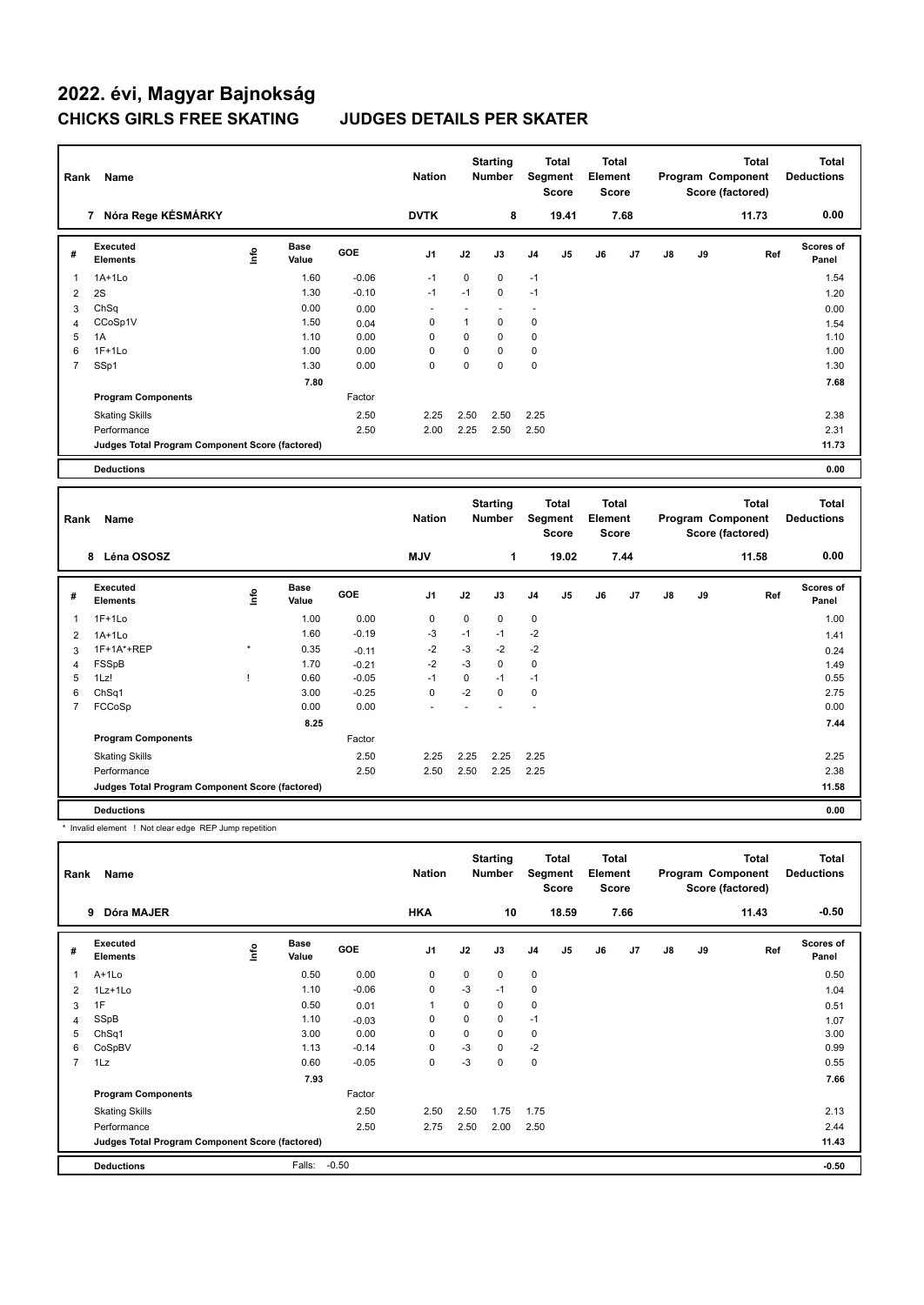| Rank           | Name                                            |         |                      |         | <b>Nation</b>  |          | <b>Starting</b><br><b>Number</b> |                | <b>Total</b><br>Segment<br><b>Score</b> | <b>Total</b><br>Element<br><b>Score</b> |      |               |    | <b>Total</b><br>Program Component<br>Score (factored) | <b>Total</b><br><b>Deductions</b> |
|----------------|-------------------------------------------------|---------|----------------------|---------|----------------|----------|----------------------------------|----------------|-----------------------------------------|-----------------------------------------|------|---------------|----|-------------------------------------------------------|-----------------------------------|
|                | Lilla JUHÁSZ-TOMPOS<br>10                       |         |                      |         | <b>VAS</b>     |          | 13                               |                | 18.37                                   |                                         | 7.91 |               |    | 10.96                                                 | $-0.50$                           |
| #              | Executed<br><b>Elements</b>                     | Life    | <b>Base</b><br>Value | GOE     | J <sub>1</sub> | J2       | J3                               | J <sub>4</sub> | J5                                      | J6                                      | J7   | $\mathsf{J}8$ | J9 | Ref                                                   | <b>Scores of</b><br>Panel         |
|                | 1A<                                             | $\prec$ | 0.88                 | $-0.44$ | $-5$           | $-5$     | $-5$                             | $-5$           |                                         |                                         |      |               |    |                                                       | 0.44                              |
| 2              | $1$ Lze $+1$ Lo                                 | e       | 0.98                 | $-0.14$ | $-2$           | $-3$     | $-3$                             | $-3$           |                                         |                                         |      |               |    |                                                       | 0.84                              |
| 3              | ChSq1                                           |         | 3.00                 | 0.00    | 0              | 0        | 0                                | 0              |                                         |                                         |      |               |    |                                                       | 3.00                              |
| 4              | $1F+1Lo$                                        |         | 1.00                 | 0.00    | 0              | $\Omega$ | $\Omega$                         | $\mathbf 0$    |                                         |                                         |      |               |    |                                                       | 1.00                              |
| 5              | CCoSpBV                                         |         | 1.28                 | $-0.10$ | $\mathbf 0$    | $-2$     | 0                                | $-1$           |                                         |                                         |      |               |    |                                                       | 1.18                              |
| 6              | 1Lz                                             |         | 0.60                 | 0.00    | $\mathbf 0$    | 0        | 0                                | 0              |                                         |                                         |      |               |    |                                                       | 0.60                              |
| $\overline{7}$ | <b>CUSpBV</b>                                   |         | 1.13                 | $-0.28$ | $-4$           | $-3$     | $-1$                             | $-2$           |                                         |                                         |      |               |    |                                                       | 0.85                              |
|                |                                                 |         | 8.87                 |         |                |          |                                  |                |                                         |                                         |      |               |    |                                                       | 7.91                              |
|                | <b>Program Components</b>                       |         |                      | Factor  |                |          |                                  |                |                                         |                                         |      |               |    |                                                       |                                   |
|                | <b>Skating Skills</b>                           |         |                      | 2.50    | 2.00           | 2.25     | 2.00                             | 2.25           |                                         |                                         |      |               |    |                                                       | 2.13                              |
|                | Performance                                     |         |                      | 2.50    | 2.25           | 2.25     | 2.25                             | 2.25           |                                         |                                         |      |               |    |                                                       | 2.25                              |
|                | Judges Total Program Component Score (factored) |         |                      |         |                |          |                                  |                |                                         |                                         |      |               |    |                                                       | 10.96                             |
|                | <b>Deductions</b>                               |         | Falls:               | $-0.50$ |                |          |                                  |                |                                         |                                         |      |               |    |                                                       | $-0.50$                           |

< Under-rotated jump e Wrong edge

| Rank           | Name                                            |    |                      |            | <b>Nation</b>  |          | <b>Starting</b><br><b>Number</b> |                | Total<br>Segment<br><b>Score</b> | Total<br>Element<br><b>Score</b> |                |               |    | Total<br>Program Component<br>Score (factored) | <b>Total</b><br><b>Deductions</b> |
|----------------|-------------------------------------------------|----|----------------------|------------|----------------|----------|----------------------------------|----------------|----------------------------------|----------------------------------|----------------|---------------|----|------------------------------------------------|-----------------------------------|
|                | <b>Bianka BÁNHEGYI</b><br>11                    |    |                      |            | <b>MJV</b>     |          | 18                               |                | 16.41                            |                                  | 7.21           |               |    | 9.70                                           | $-0.50$                           |
| #              | Executed<br><b>Elements</b>                     | ١m | <b>Base</b><br>Value | <b>GOE</b> | J <sub>1</sub> | J2       | J3                               | J <sub>4</sub> | J <sub>5</sub>                   | J6                               | J <sub>7</sub> | $\mathsf{J}8$ | J9 | Ref                                            | <b>Scores of</b><br>Panel         |
|                | 1F+1A+SEQ                                       |    | 1.28                 | $-0.11$    | $-1$           | $-2$     | 0                                | $-1$           |                                  |                                  |                |               |    |                                                | 1.17                              |
| 2              | $1Lz! + 1Lo$                                    |    | 1.10                 | $-0.24$    | $-4$           | $-5$     | $-4$                             | $-3$           |                                  |                                  |                |               |    |                                                | 0.86                              |
| 3              | CCoSp1V                                         |    | 1.50                 | $-0.04$    | $-1$           | 0        | 0                                | 0              |                                  |                                  |                |               |    |                                                | 1.46                              |
| 4              | 1A                                              |    | 1.10                 | $-0.55$    | -5             | $-5$     | $-5$                             | $-5$           |                                  |                                  |                |               |    |                                                | 0.55                              |
| 5              | 1Lze                                            | e  | 0.48                 | $-0.14$    | $-2$           | $-4$     | $-3$                             | $-3$           |                                  |                                  |                |               |    |                                                | 0.34                              |
| 6              | Ch <sub>Sq1</sub>                               |    | 3.00                 | $-1.63$    | $-5$           | $-2$     | $-1$                             | $-5$           |                                  |                                  |                |               |    |                                                | 1.37                              |
| $\overline{7}$ | <b>CUSpB</b>                                    |    | 1.50                 | $-0.04$    | $-1$           | $\Omega$ | $\Omega$                         | $\mathbf 0$    |                                  |                                  |                |               |    |                                                | 1.46                              |
|                |                                                 |    | 9.96                 |            |                |          |                                  |                |                                  |                                  |                |               |    |                                                | 7.21                              |
|                | <b>Program Components</b>                       |    |                      | Factor     |                |          |                                  |                |                                  |                                  |                |               |    |                                                |                                   |
|                | <b>Skating Skills</b>                           |    |                      | 2.50       | 1.50           | 1.75     | 2.25                             | 2.00           |                                  |                                  |                |               |    |                                                | 1.88                              |
|                | Performance                                     |    |                      | 2.50       | 1.75           | 2.00     | 2.25                             | 2.00           |                                  |                                  |                |               |    |                                                | 2.00                              |
|                | Judges Total Program Component Score (factored) |    |                      |            |                |          |                                  |                |                                  |                                  |                |               |    |                                                | 9.70                              |
|                | <b>Deductions</b>                               |    | Falls:               | $-0.50$    |                |          |                                  |                |                                  |                                  |                |               |    |                                                | $-0.50$                           |

e Wrong edge ! Not clear edge

| Rank | Name                                            |      |                      |            | <b>Nation</b>  |      | <b>Starting</b><br><b>Number</b> |             | <b>Total</b><br>Segment<br><b>Score</b> | <b>Total</b><br>Element<br><b>Score</b> |                |               |    | <b>Total</b><br>Program Component<br>Score (factored) | Total<br><b>Deductions</b> |
|------|-------------------------------------------------|------|----------------------|------------|----------------|------|----------------------------------|-------------|-----------------------------------------|-----------------------------------------|----------------|---------------|----|-------------------------------------------------------|----------------------------|
|      | 12 Hanga KISS-TÓTH                              |      |                      |            | <b>PSE</b>     |      | 14                               |             | 15.60                                   |                                         | 6.72           |               |    | 9.38                                                  | $-0.50$                    |
| #    | Executed<br><b>Elements</b>                     | lnfo | <b>Base</b><br>Value | <b>GOE</b> | J <sub>1</sub> | J2   | J3                               | J4          | J5                                      | J6                                      | J <sub>7</sub> | $\mathsf{J}8$ | J9 | Ref                                                   | <b>Scores of</b><br>Panel  |
|      | 1Lze+1Lo                                        | e    | 0.98                 | $-0.14$    | $-2$           | $-3$ | $-3$                             | $-3$        |                                         |                                         |                |               |    |                                                       | 0.84                       |
| 2    | $1A+1T$                                         |      | 1.50                 | $-0.03$    | $\mathbf 0$    | $-1$ | 0                                | $\mathbf 0$ |                                         |                                         |                |               |    |                                                       | 1.47                       |
| 3    | CCoSp                                           |      | 0.00                 | 0.00       | -              |      |                                  | ۰           |                                         |                                         |                |               |    |                                                       | 0.00                       |
| 4    | 1Lze                                            | e    | 0.48                 | $-0.13$    | $-2$           | $-2$ | $-4$                             | $-3$        |                                         |                                         |                |               |    |                                                       | 0.35                       |
| 5    | 1Aq                                             | q    | 1.10                 | $-0.55$    | $-5$           | $-5$ | $-5$                             | $-5$        |                                         |                                         |                |               |    |                                                       | 0.55                       |
| 6    | ChSq1                                           |      | 3.00                 | $-0.88$    | $-2$           | $-3$ | 0                                | $-2$        |                                         |                                         |                |               |    |                                                       | 2.12                       |
| 7    | <b>CUSpB</b>                                    |      | 1.50                 | $-0.11$    | $-2$           | 0    | $-1$                             | 0           |                                         |                                         |                |               |    |                                                       | 1.39                       |
|      |                                                 |      | 8.56                 |            |                |      |                                  |             |                                         |                                         |                |               |    |                                                       | 6.72                       |
|      | <b>Program Components</b>                       |      |                      | Factor     |                |      |                                  |             |                                         |                                         |                |               |    |                                                       |                            |
|      | <b>Skating Skills</b>                           |      |                      | 2.50       | 1.75           | 1.50 | 2.00                             | 1.75        |                                         |                                         |                |               |    |                                                       | 1.75                       |
|      | Performance                                     |      |                      | 2.50       | 2.00           | 1.75 | 2.25                             | 2.00        |                                         |                                         |                |               |    |                                                       | 2.00                       |
|      | Judges Total Program Component Score (factored) |      |                      |            |                |      |                                  |             |                                         |                                         |                |               |    |                                                       | 9.38                       |
|      | <b>Deductions</b>                               |      | Falls:               | $-0.50$    |                |      |                                  |             |                                         |                                         |                |               |    |                                                       | $-0.50$                    |

e Wrong edge q Jump landed on the quarter